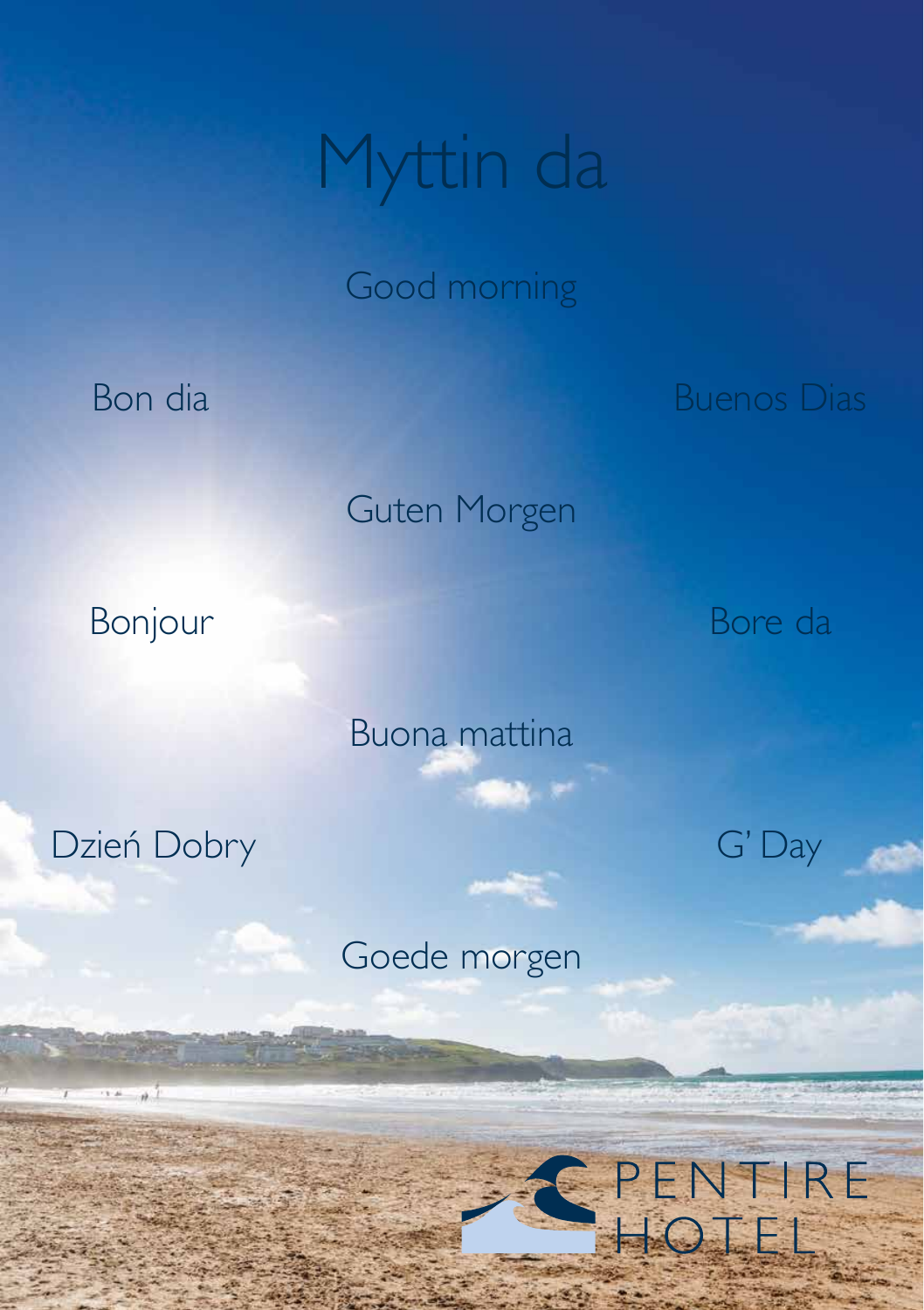## BREAKFAST MENU

Please help yourself from the buffet

Orange or Apple Juice

Tea, Coffee or Herbal Teas

**Cereals** Weetabix, Rice Krispies, Cornflakes, Special K, Coco Pops and Alpen

Fruit and Natural Yoghurt A Selection of Fruit, Natural Yoghurt, Compote, Prunes, Grapefruit & Fruit Flavoured Yoghurt

Porridge

Toast White or Brown Toast served with Butter and your Choice of Preserves including Flavoured Jam, Honey, Marmalade, Marmite and Nutella

**Continental** 

Sliced Ham, Cheese, Bread Rolls, Croissant, and Pain au Chocolat

Please see your waiter/waitress regarding allergens and dietary needs. Gluten and Dairy free options available

Please order with your server

Full Cooked Breakfast 2 Slices of Bacon, Sausage, Mushroom, Tomato, Hash Brown and Beans Served in a Pot with a Choice of Fried, Scrambled or Poached Egg

## Full Cooked Vegetarian Breakfast

2 Vegetarian Sausages, Mushroom, Tomato, Hash Brown, and Beans Served in a Pot with a Choice of Fried, Scrambled or Poached Egg

Scrambled Eggs on Toast

Poached Eggs on Toast

Boiled Eggs Cooked to your Liking

Grilled Kipper Served with Lemon

Enjoy your Day

Please see your waiter/waitress regarding allergens and dietary needs. Gluten and Dairy free options available